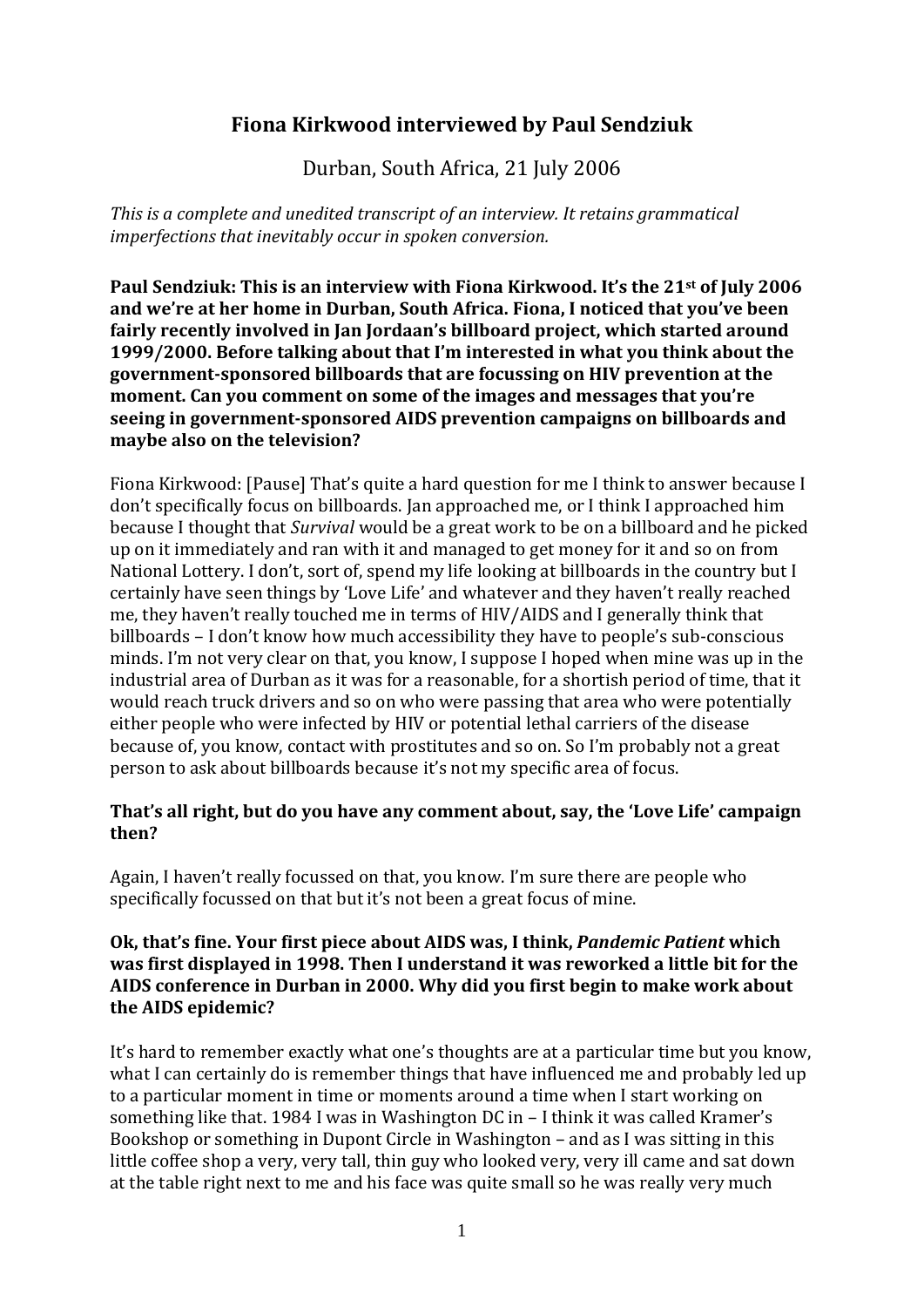almost on top of me and he looked at me in the face and smiled and I smiled back and he held out his hand and I shook it and he told me basically that he was out from hospital, just got out, and come to go in a Gay Pride March in Washington DC and he was HIV positive and that, you know, he really wanted to do this march and so on and so forth. And then he asked me if he could read out some of his poetry to me that he'd written in hospital and it was very, very dark, heavy stuff and he was incredibly sick looking. And I just remember the experience of that and – because it was my first real connection with HIV/AIDS and it was a long time ago, it was 22 years ago now. And at that point I was very clear that that man was going to die and I was also very clear that I didn't know much about HIV/AIDS and how it was transmitted and so on. I remember the fact that I'd shaken hands with him and sort of being a little bit paranoid about that and sort of almost really hoping, you know, that something worthwhile would come of that guy's life but almost knowing that his destiny was very short. And that was my first connection with it and about two years after that, a gay friend of mine returned from studying in the States – he'd been on a scholarship program for two years – and he also came back not looking well and I had a very bad feeling that he was also suffering from a certain disease, though I never asked him directly. And it did emerge about two years later that he was HIV positive and he died and I was with him very shortly before he died and within a few days of his death, in fact. And then another friend of mine, also gay friend who lives in Zimbabwe, came forward once he was down from Zimbabwe – he's also an artist very much involved in the art world, very established in Zimbabwe – and he swore me to secrecy that I wasn't allowed to tell his parents or any other friend that he was positive and – this was probably the late '80s – and I promised that I would never tell anybody and I never did. I never ever told a soul about it until he told me that it was ok because he declared that he was positive and that was quite a number of years later. And, you know, to experience what he went through on ARVs and alternative health things and the money involved in ARVs and everything else he went to at that point and saw him being really ill and having skin problems and getting different infections and so on and how he felt emotionally and so on and so forth. So the mid to late '80s I was very touched by HIV/AIDS and then from then on I've been very touched by living in this country because it's – I mean, you can't live in South Africa and particularly in KwaZulu-Natal, South Africa, and not be touched by what's happening if you're at all sensitive. I mean, I suppose people read the papers or choose not to read the papers and the statistics and the next story about somebody who can't get access to ARVs or the child who's just lost the parents or that there are 37% of women going into clinics in KwaZulu-Natal who are HIV positive. I mean, it's impossible for me not to feel strongly that I want to do something. And so in 1998, I remember when I started working on *Pandemic Patient* and I was in my studio, which I can show you later, and I remember sitting on the floor and I was actually – I actually started constructing the figure and I got incredibly sad – I got quite depressed. And I remember making the head, which was out of the AIDS virus which I'd managed to get access to seeing at one of the local hospitals here – they allowed me to look at it down a microscope. And of course it didn't really look like the image that I used, but you know, I looked at that and they also gave me access to the letters that would go out, though I didn't know who the people were, but letters that would go out telling people whether they were positive or negative. And at that point I did a lot of research and spoke to a lot of doctors here – people who tied needles to injuries and asked nurses or doctors what they went through. I had doctors who were very much connected with what was happening. I went into [pause] a sort of hospice, I literally walked through a ward where all the guys were lying on their backs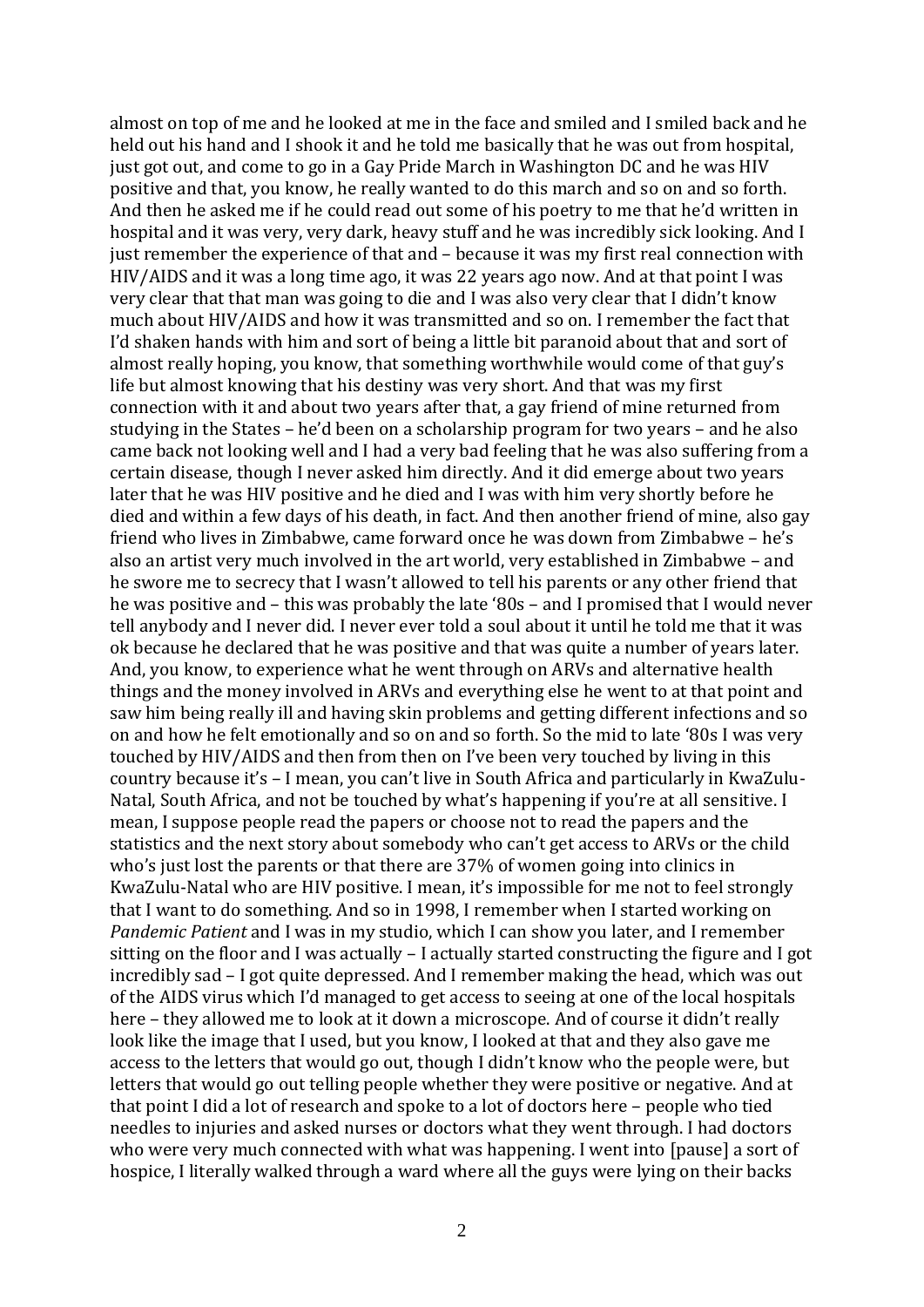and you just knew they weren't going to get out of there. And so I've been very deeply touched. And when I made *Pandemic Patient* and exhibited it for the first time, I don't think there was any other AIDS work that had been done in KwaZulu-Natal. I never had seen anything else. And when I put that work out, it had a very mixed response; in fact, quite vehement reactions from certain circles. One art critic absolutely slated it because I'd used condoms – couldn't handle this, thought it was worse than even a [pause] sort of first year fine art student would do and that they would be slated for it and told immediately that they couldn't do this.

### **So he or she disagreed with the naivety of it, or morally…**

He thought it was disgusting. He thought it was disgusting that I was putting condoms out there in an artwork. It was crass.

### **So he was viewing it as pornographic, I suppose?**

I suppose pornographic, crass, tasteless – he couldn't see any merit in it whatsoever. I remember somebody else, another artist here in Kaunas, another artist that thought I shouldn't be doing what I was doing, that it was too sensitive an area and so on. And then I got comments from people who said that they stood next to the work and burst into floods of tears because it touched something in them so deeply. Well, that was 1998 and then I think it was 1999 I was approached to do another work for the 13th International World AIDS Conference at the Durban Art Gallery and I thought about all the comments that had been made and I thought I would be going on – I'm going on and I'm going to use even more condoms – it was obviously defiance in me at that point, just because I felt so strongly about what I was doing. And so then I made a condom quilt which was then put on a hospital bed – I had to get access to a hospital bed and hospital screen, so they're real live things that I got – it was quite an effort, quite a mission – and I hand stitched this condom quilt together out of – I don't how many condoms it was, but I remember stitching it by hand with red thread and…

### **And they were still in their packets? They're kind of silver, aren't they?**

Yes. Well, these ones were just – the government sponsored me and they were just government ones. And anyway, I developed this whole thing – I worked with a video sort of thing as well as part of the work at the Durban Art Gallery and so the thing grew into – I think it was 7.5 by 5 metres, I can't even remember now – it's on my website. But it was a very large installation.

#### **And so the original one from 1998 was just the figure, the sculpture…**

It was just the figure with some information round the base of it and some condoms lying at the base of the figure and, yeah, it was more the sculpture and with the test tubes and the bags, the drip stand and so on. And then that became embellished with a lot more information which I gathered over a two year period about HIV/AIDS, what was happening in KwaZulu Natal, so I sort of littered the floor, almost made a carpet if you like, of floor tiles which were completely saturated with information that I'd gathered over the two year period between 1998 and 2000. So I think when I started on that path I knew that I was going into an area that wasn't at all comfortable, and it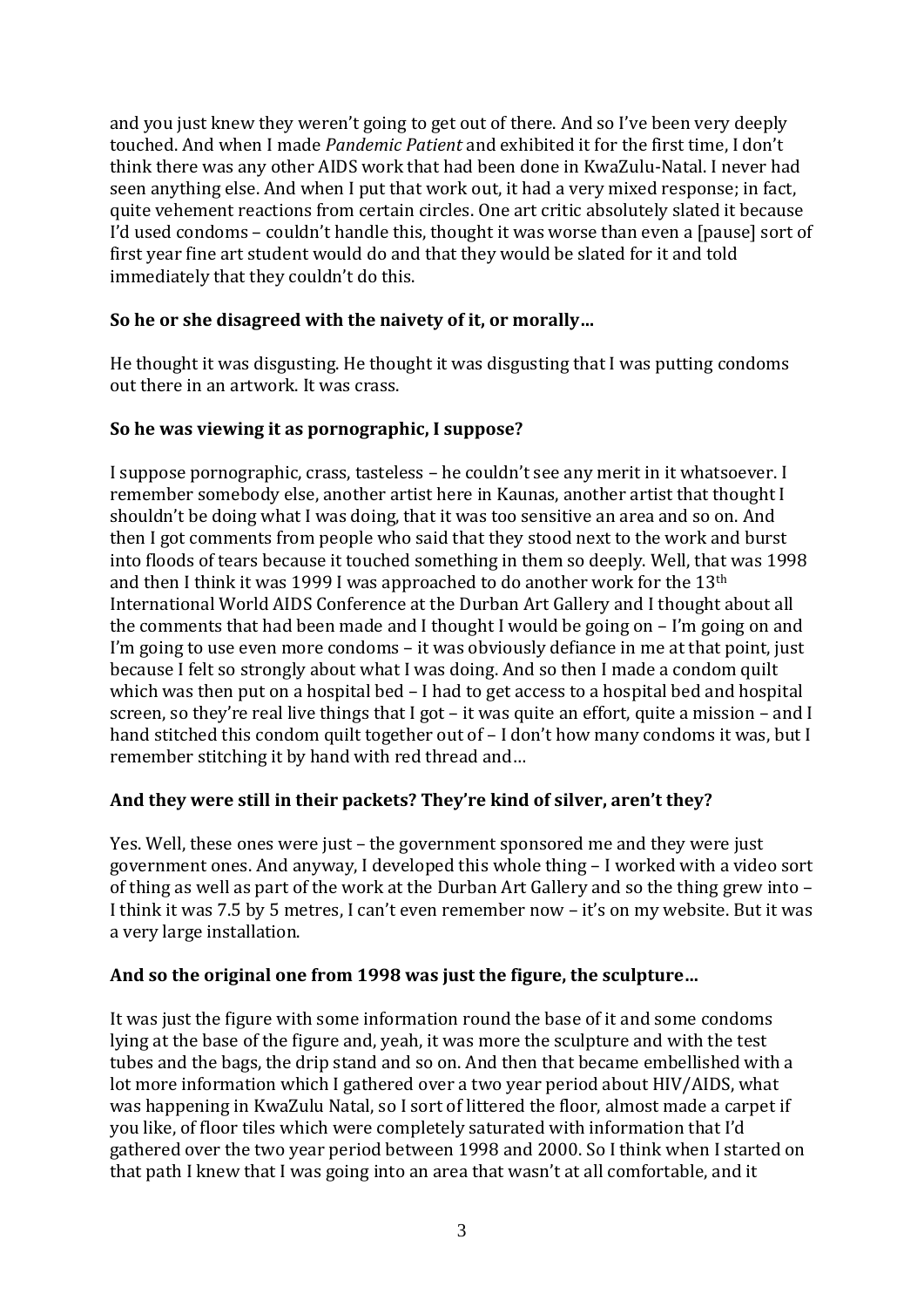wasn't comfortable, even because of feedback that I was getting, whether it was positive or negative it was uncomfortable. But I knew that I had to go on. I couldn't – once I'd taken it on I couldn't stop.

### **What was on the video screens?**

I can't remember exactly, I'd have to go back to that, but I know it was a kind of irony I think on the video between this playful world, this kind of fantasy world that people think they're living in and then there were sort of images of AIDS and information about AIDS sort of permeating through it. So it had a kind of, I mean, I suppose it had a bit of shock value in it as well, but it certainly wound around what I was doing with *Pandemic Patient* so in a way it pulled it – it fused it together, but it had a lighter impact because I think it – I felt *Pandemic Patient* was a very heavy work. Anyway, subsequently, and I know a lot of people saw it and I've even met people years later – in fact I was in Lithuania last year and I met a couple and they said, "What's your name?" and I said, "Fiona Kirkwood" and they said, "Oh, but we saw your work in 2000 at the AIDS conference, it was called *Pandemic Patient*" and they actually took photographs and I think videoed it and everything and it'd gone – they lived in Ireland. So you know, one did know where – how things were reaching out.



Fiona Kirkwood, *Pandemic Patient*, 2000.

**So – just thinking about the elements of the meaning of the installation then – you've got the hospital bed with the blanket of condoms symbolising, I suppose, protection and the blanket meaning comfort and security if you're using condoms. The patient itself, the sculpture of the patient, and the information around it, is basically hitting the audience over the head and saying, "Listen, AIDS is here, let's not deny we've got this problem and look at all this information we've got about it."**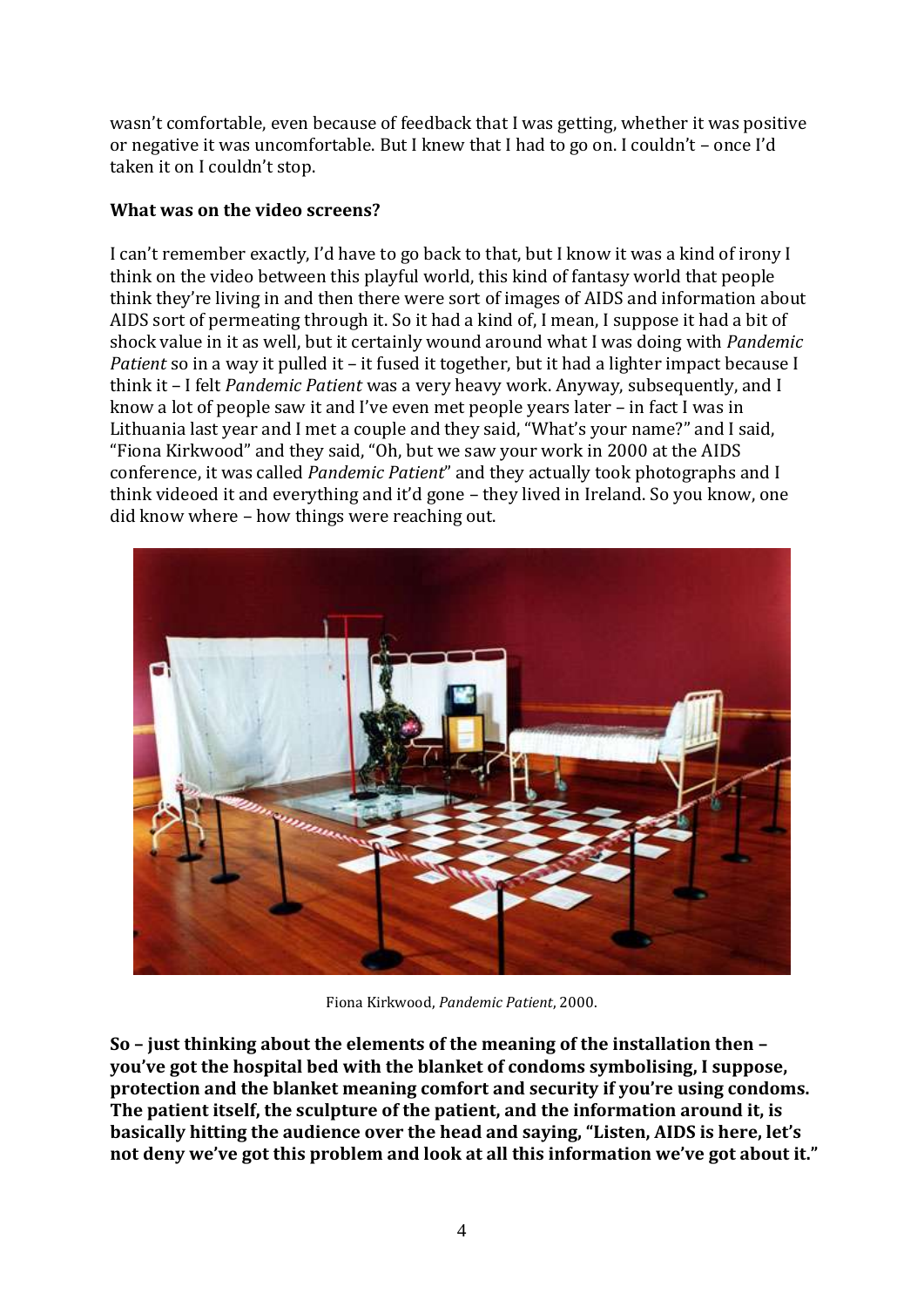I think I was feeling that – it was 1998 and I thought people are not talking about this thing, they're not actually – they're not really aware of what's going on. So I think it was about that, it was like saying, "Look, for God's sake, this is it, this is real, this is actually happening here, look at it!" I think it was really about confrontation.



Fiona Kirkwood, *Pandemic Patient* [details of installation], 2000.

**I can't think of any work – except for the work by some photographers before 1998 – dealing with HIV at that time in South Africa, by which time we've known about AIDS for years, you know, since 1981 if you go back to America, and in Africa since at least the early '90s. Why hadn't there been an artistic response to the epidemic in South Africa until that point?**

I don't know. I don't actually know. I can only really talk about myself and maybe at that point in that exhibition I was ready, or something fused in me and that direction came out. I don't really know. I can't answer that but I'm certainly not aware of anything here before that period.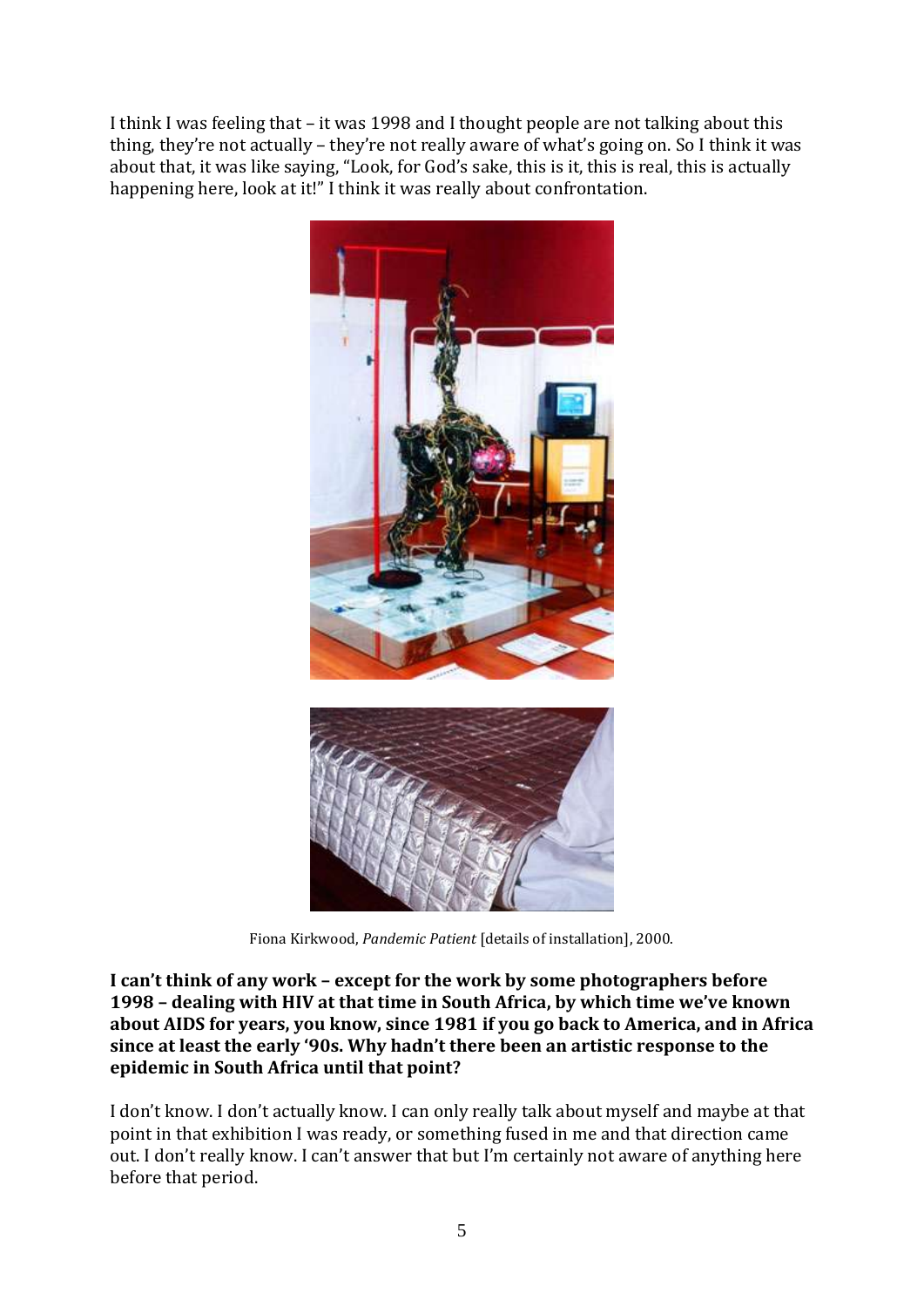### **And in 2000, during the International AIDS Conference, it was exhibited at the Durban Art Gallery, I think. Where was it exhibited in 1998 and has it been exhibited elsewhere since?**

In 1998 it was exhibited at the NSA Gallery, or it's now called the KZNSA Gallery – K-Z-N-S-A, oh God…

#### **It wasn't a good career move for the gallery to change its name, was it?**

[Laughs] KwaZulu Natal Society of Arts Gallery, whatever that is; yeah, it wasn't a good move to change the gallery name. Anyway, it was exhibited there in 1998. I didn't exhibit it anywhere else apart from the conference in 2000, it hasn't been seen anywhere else.

### **Ok.**

Except on my website which is obviously going out 'live' now.

**And a very nice website it is as well: logical, and some beautiful images on there as well and informative text so. I've seen some pretty crummy artists' websites which aren't very helpful at all but your one is very good.**

Thank you.

#### **Tell me, I think you did something called** *Condom Coat* **that was exhibited, I think, in 2001, which consists of a long loose fitting coat made from condoms that you've sewed together. Again, there might've been some other elements that I'm not familiar with. Can you tell me about the impetus behind that?**

Well, I was working on a exhibition called 'Coats and Coverings', that was the theme of it, using coat as a metaphor for protection and so I saw the condom again as being this thing that people could use to protect themselves from getting HIV/AIDS and also STDs and pregnancy and whatever else have you around it, so that was my reason for doing *Condom Coat*. And I think I managed to get sponsorship – I mean, this was a whole story; let me tell you the story because it's terribly interesting, I mean, it really is fascinating. I managed to get sponsorship for the first lot – I think the Department of Health for *Pandemic Patient* – then for the second thing – I can't even remember how it came about but somehow somebody put me onto a condom company which is based in Johannesburg and I phoned them up and they said, "Well, how many condoms would you like?" and I said, "Oh, probably about 3000 or maybe 3500." So I went to the depot here to collect them and the woman – when I phoned the woman at the desk said, "What vehicle are you coming in?" and I said, "Oh, just an ordinary car," I said, "Why?" And she said, "Oh, you might need something bigger than that." So anyway I got there – or maybe she told me that when I got there – but anyway, that's what she told me and I said to her, you know, "Why – what's the problem?" and she said, "Well, there's a lot of big boxes." So out came these big cardboard boxes and I said to her, "Is this for me?" And I said, you know, "I did ask for 3500" and she said "Well, I don't know," and I said, "Can I just quickly phone your Johannesburg office and speak to the woman there in charge of the factory?" And she said, "Sure, but we couldn't get you on the line." So I managed to get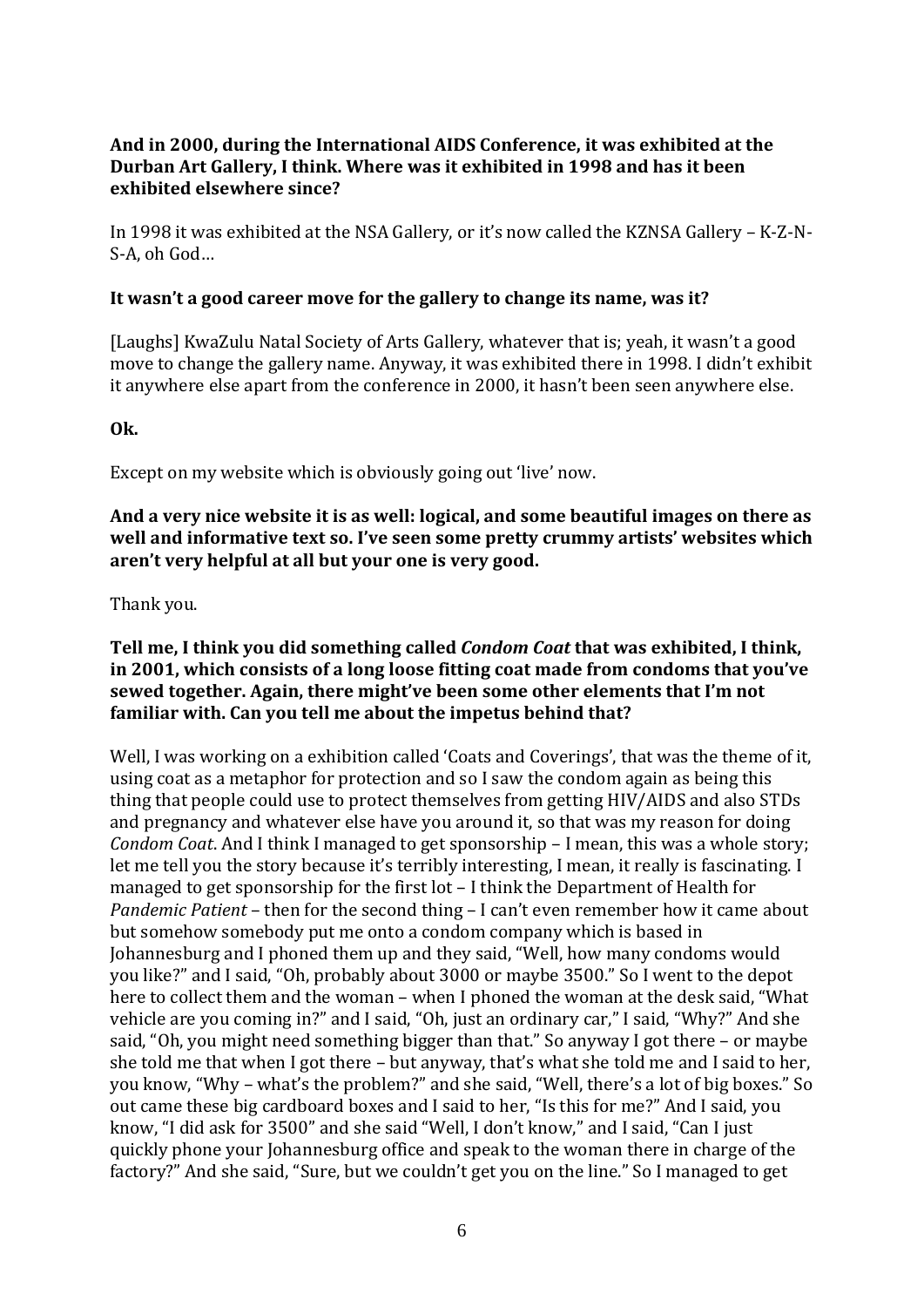them home, into the car (quite an effort) and I took one box into the studio and I unpacked it and I started counting how many condoms were in each box and I thought "Oh my God, they've given me 35,000 condoms!" They were condoms that were redundant, I mean, they were all rejects, but I thought, "I've got 35,000 condoms, what am I going to do with all this?" So I phoned the factory and said, "Look, there's been a mistake" and she said, "Oh my goodness, you know, you can get them back to us," and I said, "Do you want them back? They're rejects." And she said, "No, not really," she said, "as long as you don't dispose of them in a waste dump or that somebody else gets their hands on them and uses them wrongly," and I said, "Well, I promise that won't happen." The same company then ended up giving me coloured condoms as well which looked a bit like, you know, sweeties, these brightly coloured condoms and so I used those on the back of the coat. On the inside of the coat was, again, the AIDS virus; it was just like the inside lining, as it were, of the coat.



Fiona Kirkwood, *Condom Coat*, 2001.

#### **What was that made out of?**

It was made of paper and condoms. And then I had to find a way to keep the condoms together because gravity, you know, it was fine on the bed when they were just lying on top of the bed in *Pandemic Patient*, but when they're hanging they're all just going to just fall apart and start ripping. So I discovered this whole process of packaging that I could organise. Then I had to get sponsorship for that, and I think the more, you know, I think from *Pandemic Patient* onwards and even before that I'd been working more and more with sponsors. That's the way I've been able to go on with my work: through people being prepared to help either by donating materials or funding in some way that would give me, you know, the possibility of going on with the work. That was how I got all these condoms. I ended up with boxes and boxes of condoms here. So I decided that I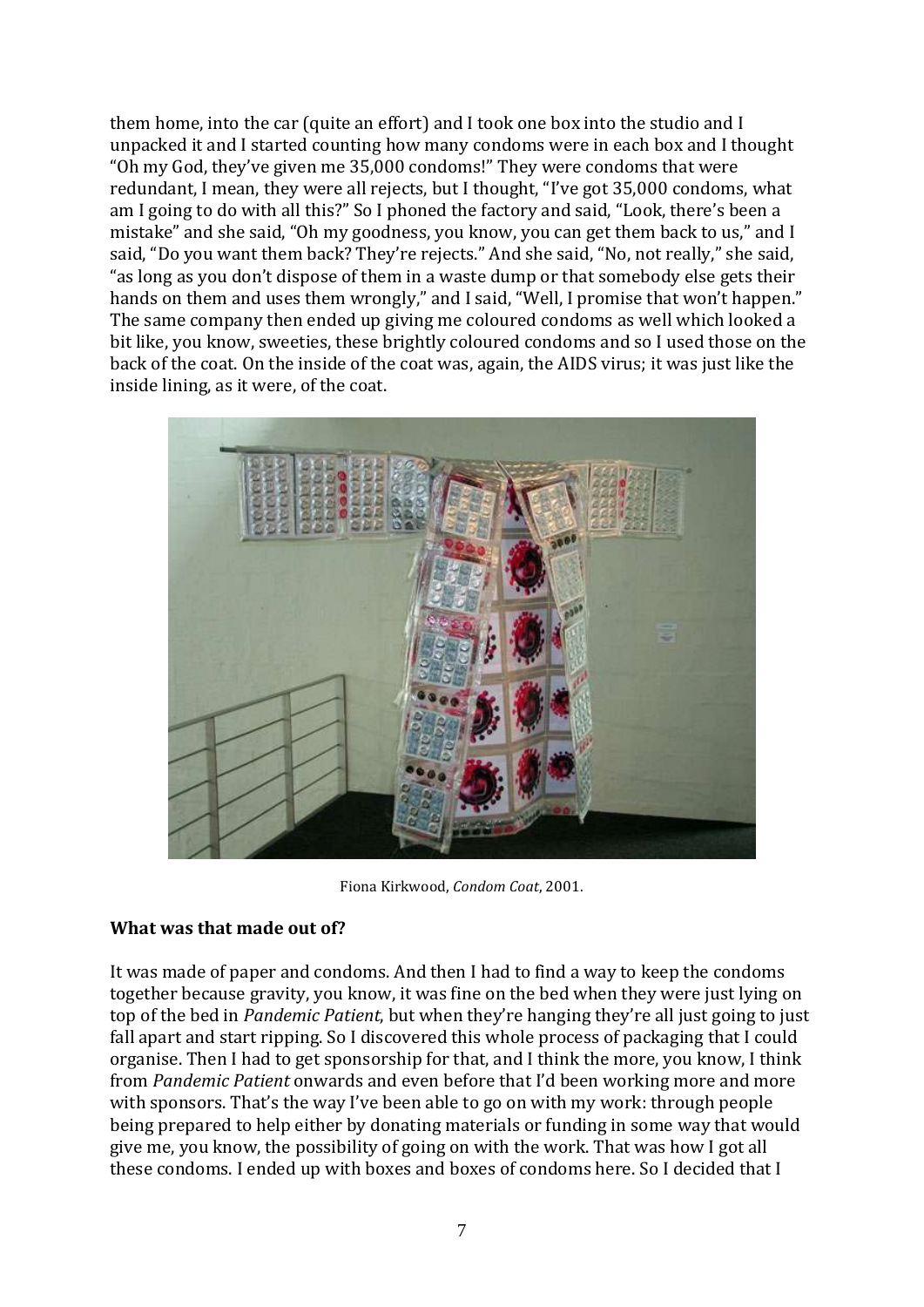needed to use to condoms and then came the 'Survival' piece. I was approached to do something – I think it was Bren Brophy from HIVAN who approached me, he wasn't at HIVAN then, but he approached me – or maybe he was, yeah, he must've been at HIVAN then – he approached me about doing something for the South African AIDS conference, it was the tenth one or something.

### **So this was around about 2003?**

Yeah, that's it. And he just said, "Fiona, you know, you've been doing a lot of work around HIV/AIDS," he was very familiar with my work and he said, "Look, would you be interested in doing something?" And I said, "Yes, as long as a can do a piece using condoms again that's on the floor." And he said, "What are you thinking of doing?" And I said, "I don't know, but it's got to be something that spells out a word and it's going to be on the floor." So already I had this vision of it and I knew it was going to be big but I didn't know what the word was going to be but I knew something was going to happen. And then I phoned up a researcher, Eleanor Preston-Whyte, who's a director, one of the directors at HIVAN, and Jerry Coovadia of HIVAN – I've been in touch with a lot of researchers since 1998 – people here who are very much steeped in AIDS because I was aware that my knowledge was, and still is, very limited compared to theirs. So anyway, Eleanor and I – we sort of battered round some ideas in a bit of discussion – she was on the phone in Johannesburg – she was about to head off somewhere and she just said, "Look, let me put you onto Ida Susser who's an American based in New York, she's an anthropologist and she's going to be here, she's coming to Durban, so let me link you with her; and have you thought of working with the female condom?" And I said, "No, I haven't even seen a female condom. I've heard of them, but I've never seen one." And she said, "Well, that might be an idea," and she said, "Ida's the person." So then I met Ida and said, "Hey, this is a great idea, I've never seen the female condom." And she said, "Oh, here we are, I've got one in my bag." [Both laugh] So I said, "Is that what it looks like?" And she said, "Do you want to keep it?" And I said, "Well, can I hang onto it, just so I can sort of see what it's like?" So that's how I got the female condom.



Fiona Kirkwood, *Survival* [detail featuring the female condom], 2003.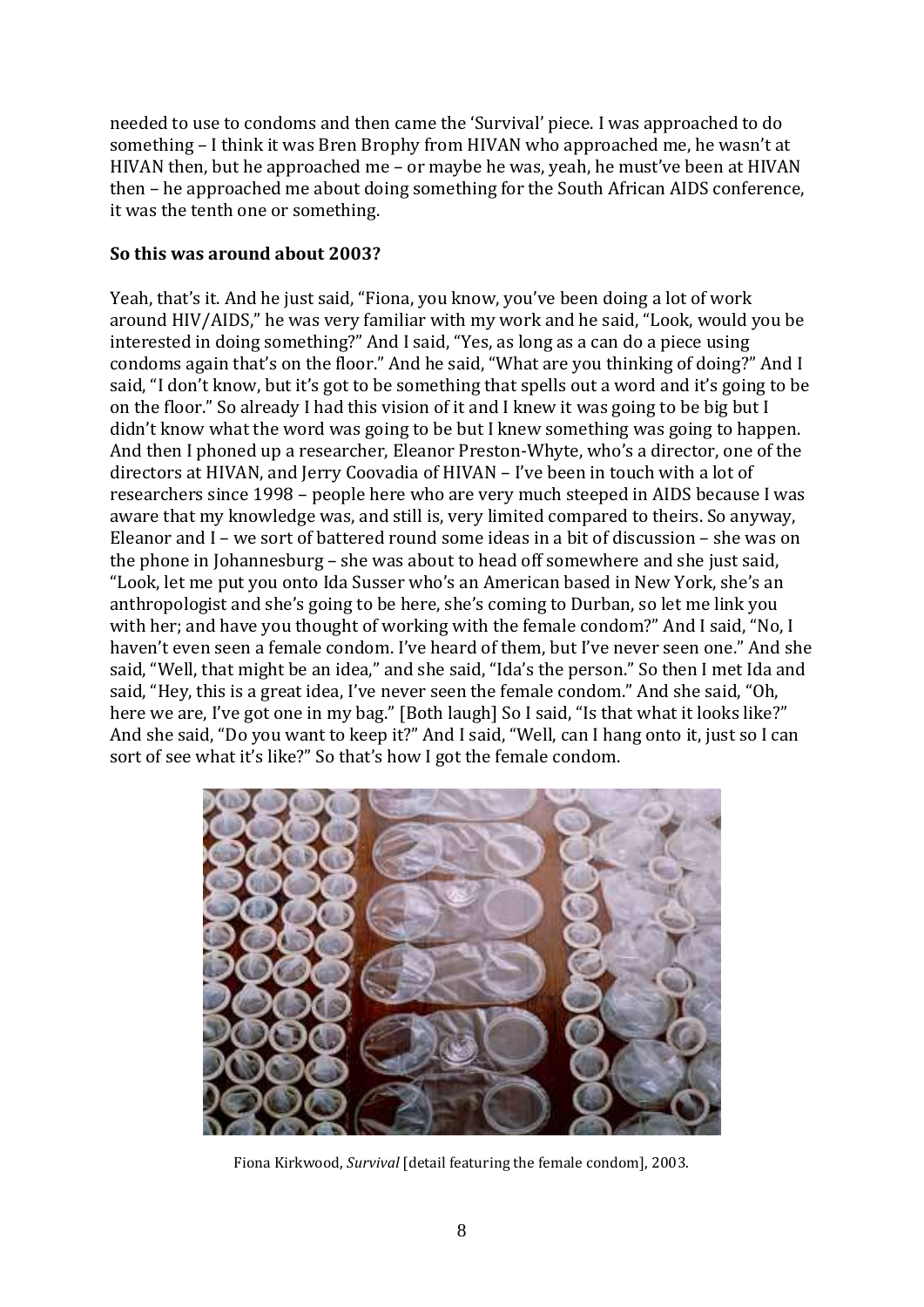#### **You were in a coffee shop somewhere in Durban doing this?**

Yeah, she was here; she was actually here in this house. And anyway, so she was an anthropologist and she was very much involved with the female condom and its efficiency and effectiveness in Africa and other parts of the world and so she linked me to the person who made female condoms. There was this immediate – this phone call to America, to Chicago, and the next thing these female condoms are being sent by the factory written to me and I'm still saying, "What the hell am I going to do with it? What is this word?" And Ida and I were brainstorming and brainstorming and nothing was coming. And then one day I went out for this walk which I do quite regularly, I go for a walk, and I went for this walk and I was feeling a bit low and I was actually thinking about my own life and I was walking around and I was really feeling really low and I don't know, I just suddenly thought about life and something came through and I thought, "Yeah, I suppose at the moment I feel as if I'm surviving or something or it's about survival," and that was it! And it was because I had to touch that place – it's always when I touch something in my own self that then it came through and I thought, "It's survival! This is the word, I've hit it, I feel it, I don't need anybody else telling me anything, this is it, this is the word!" And I came back here and I phoned up Ida, phoned up Bren, and I said to each of them, "I've decided what I'm going to do," and they said, "What are you going to do?" And I said, "I'm going to write the word survival." And he said, "Brilliant, that's the idea," and that's it, I didn't need anyone to tell me! [Laughs] I phoned up Ida and I said, "Ida, I've got the word." And she said, "What's that?" And I said, "It's survival." And she said, "That's it!" She said it couldn't be anything better than that. And so that's what happened. And then I made this work *Survival*. You know some of the history of *Survival* – that it was shown then at the conference, and then it was shown at Pietermaritzburg at the Tatham Gallery not that long after that, I think within the same year or something. And then I started, I don't know, I kept feeling that my works are being shown in galleries – this isn't right. I need to be reaching the people more. Ok, school kids are seeing them, there's a lot of school kids coming through and you know, I don't know who's seeing them, maybe it's a lot of people that really need to see it, but maybe it's not and this started bothering me. And then a friend of mine who's an artist here said to me, he said, "You know, Fiona, your work needs to get out of the gallery." And I said, "I know, but I don't quite know how to get it out there, you know, I don't know what it is that I'm meant to do to get it out there but I know I've got to get beyond the gallery because it's not reaching enough of the people that I needed to see this work." And so that sat uncomfortably with me probably for about six months or something and then I heard about this exhibition called 'Tangencya' which was in 2004 and my mother had just died and I'd just come back from Scotland and thought, "Oh, I'd love to do something for this exhibition but it's too soon." And it was about artists working in public spaces in the KwaZulu-Natal Durban area and working issue-based and I thought, "Well, that has to be HIV/AIDS, but how am I going to do it, I don't have the time?" And then I thought, "*Survival*. I could take this work now and I can use it in a different way." And I approached him and I said, "Look, you know, this is what I'm thinking of doing, what do you think?" And he said, "Well, put something in writing," and I said, "Ok," but I said, "I'm about to go off to New Zealand and I don't know how I'm going to do it all before I go." And I went off to New Zealand and by that point I was too late to go in the gallery and he said "Well, look, just come in on the fringe of it." And I said, "Well, that's fine, I don't care, as long as I'm on it, that's fine, I'll be there," 'cause at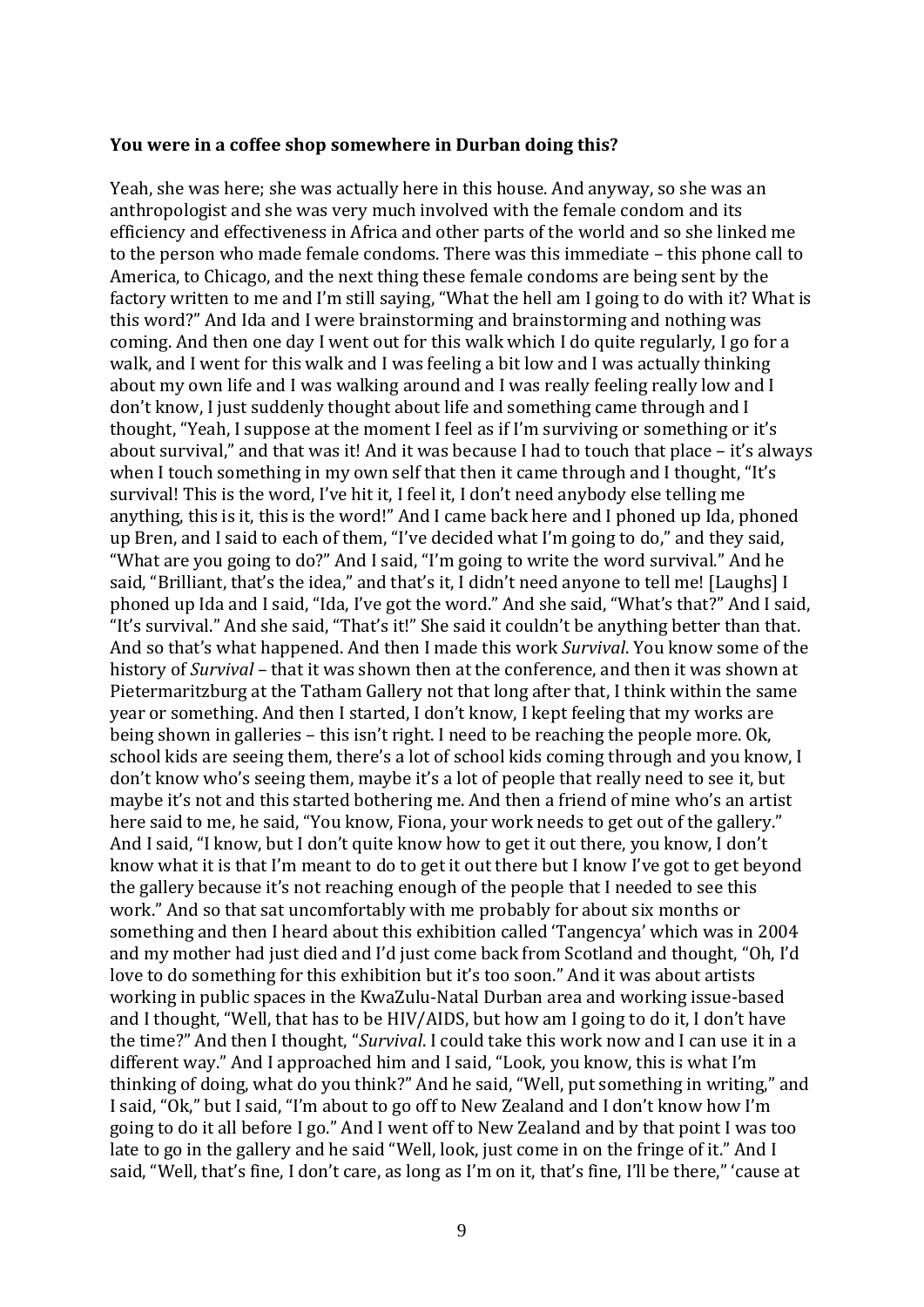that point the funding had already gone and I was just too late to get funding for it. So I came in and just got sponsorship – left, right and centre went reaching out for sponsorship – and I managed to get it with a great deal of an effort, but I got it. And so *Survival* went into the Workshop Shopping Complex, which is really right in the downtown area of Durban and it was seen by thousands of people, I mean, probably at least 10,000 – it's difficult to quantify – but it was thousands and thousands of people.

#### **I was at the Workshop yesterday and it is one of the busier places in downtown Durban for sure.**

So you're tuned to where I was? That was good planning.

### **They've got a big chess board set-up at the Workshop – was it close to that?**

I was in a little – off the bridge upstairs. But the walk we did also with a group of people, some of whom were HIV positive, was from the AIDS ribbon outside. Did you see the AIDS ribbon in Gugu Dlamini Park? Oh, you would've seen it.

#### **I might've. I've seen a lot of AIDS ribbons so…**

It was a massive one. You would've seen it – if you'd seen it you would've – it doesn't matter. That's at the back of the Workshop and so we even worked outside at one point and then came in and up, but the work was right in the middle upstairs in the Workshop in an area which is ironically called 'Sloane Square' because when the Workshop was first designed it was during apartheid so it was very much the Sloane sort of set of Durban who were using the Workshop Shopping Centre. And I mean now it's people from Kwa Mashu, Umlazi, townships who you know, who may be Sloanes but they're different Sloanes.

#### **What's a Sloane?**

Sloane Square is an area in London which is very much you know, kind of young yuppie set, kind of moneyed, yuppie set, so that's a Sloane, that's Sloane Square. So it's still called Sloane Square. It should be called something else square now, but it's not – so many street names have been changed here. So anyway, it really accessed people and I managed to get the condom company who sponsored me here to bring down from Johannesburg – they actually came down and bought thousands of coloured condoms and we gave those out free and they were beautifully packaged and they were called 'The Real McCoy' or something, but then the company had gone bust in the meantime and so they were just donating leftovers, but they were fantastic.

#### **So they weren't reject condoms, those ones? They were 'the real McCoy'.**

They were the real thing. And we did a lot of – I got a lot of organisations like Lifeline and the HIVAN Reproductive Health and Research Unit who came in on the female condom side, showing people how to use them – not sort of graphically but, you know, illustratively.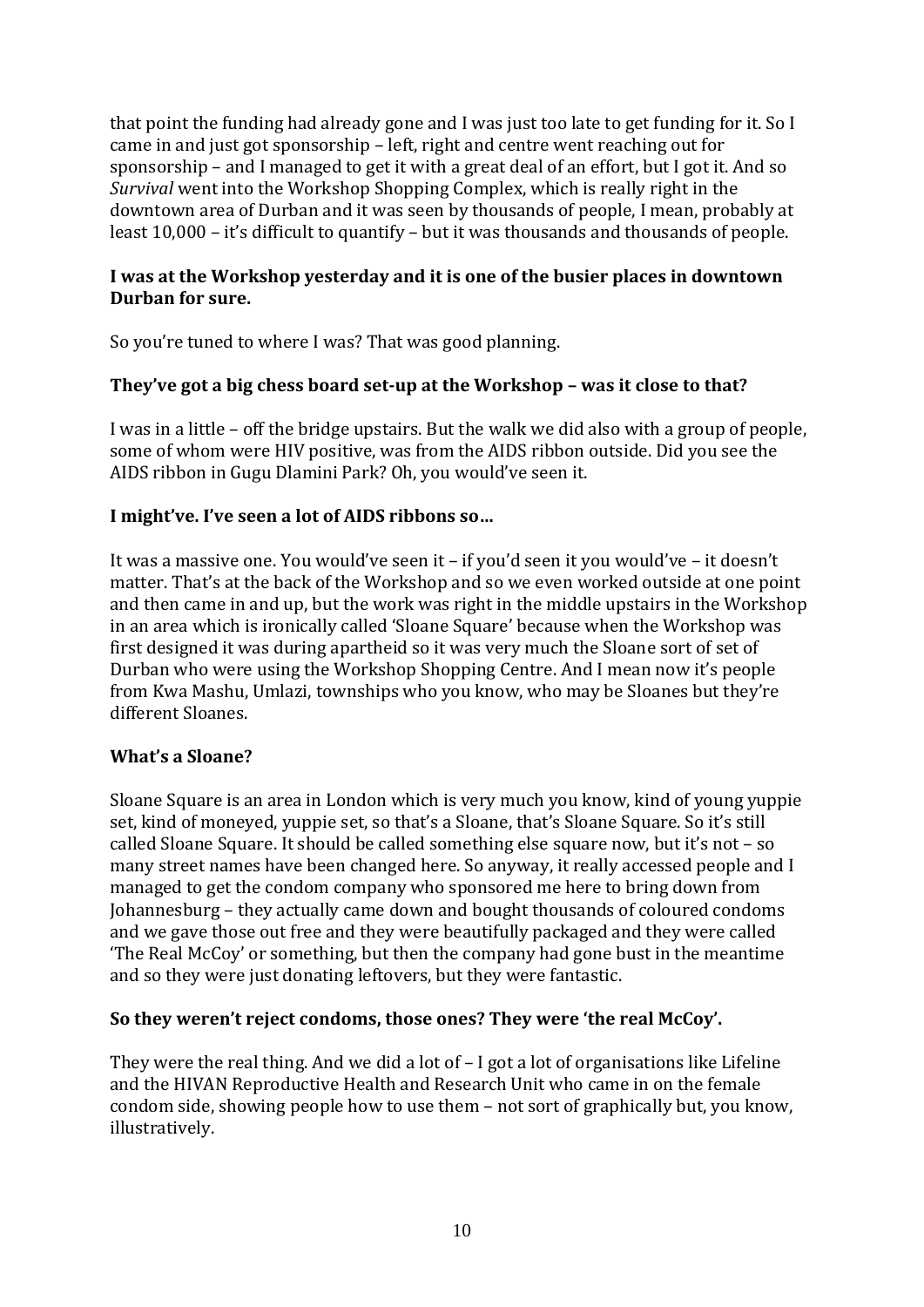



Fiona Kirkwood, *Survival* [details of installation], Workshop Shopping Centre, Durban, 2003.

### **So they were based on site around the work at certain points in time, giving information out?**

Absolutely. Always, always, always, all the time there was stuff happening, yeah. So it was a huge effort to just organise that and do that networking with all these people but the all just came on board, even at the last minute they came on board. Medical Research Council was involved, so they were giving out information to the public and so on and so forth all the time.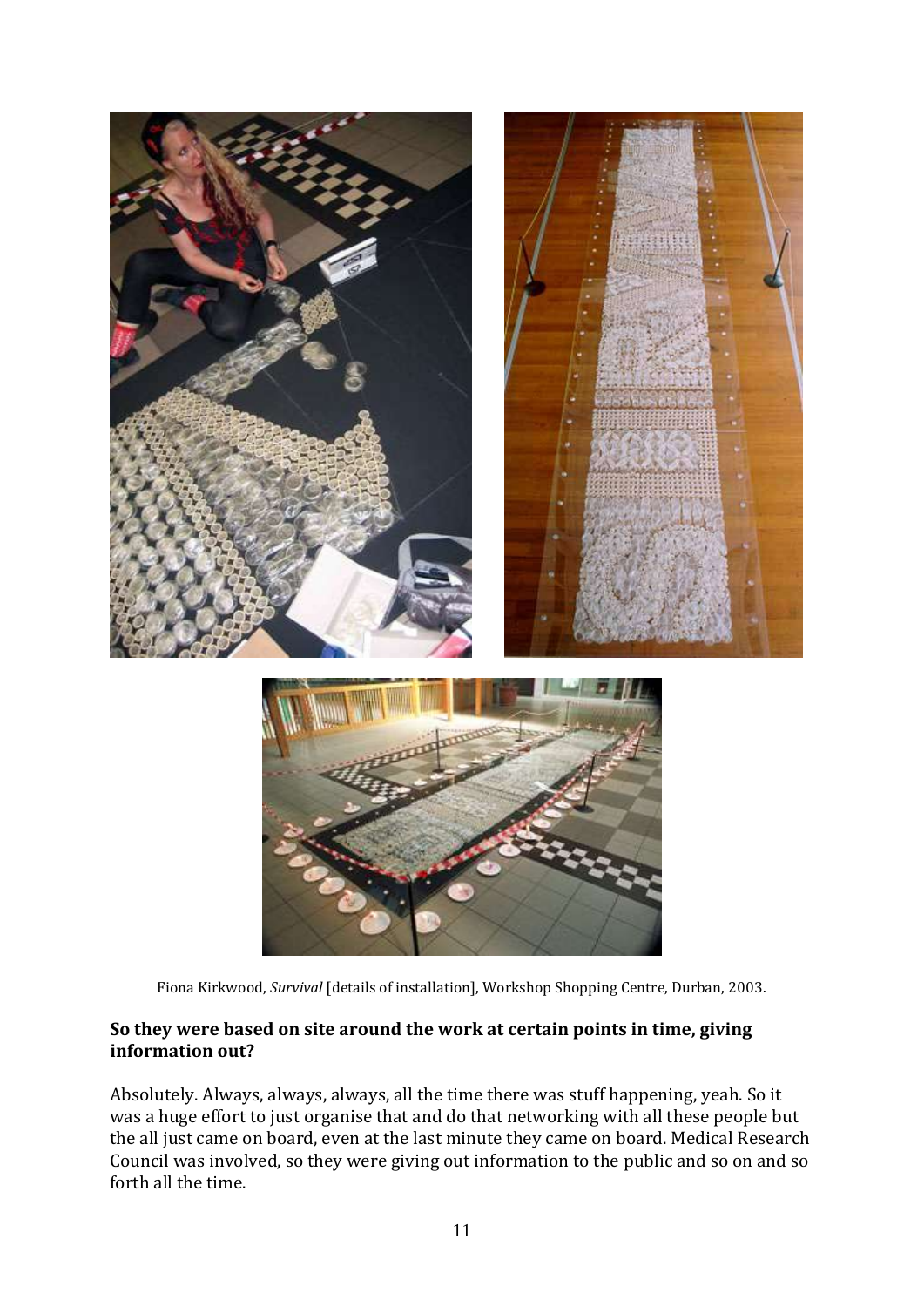#### **How long does it take to install the work? Because I imagine placing the condoms and…**

It took me two days, and it was backbreaking. I mean, it was – you'll see me on the video – I was down on my hands and knees – it took me two days. And that was really pushing it. And I had that processed, documented, because I'd always – I knew I was very aware when I was setting up in the first place that I should've documented it because I just felt it was a process – it could be used in another way that – in another way of taking my work out into public. So the whole process of what happened with the public I had documented – me setting it all up, the interaction with the public, so I've got unbelievable footage of that. The reactions from the public about condoms, I mean, it's a hell of a carry-on in KwaZulu-Natal, South Africa, in Africa. Men don't believe in condoms, I mean, it's this whole patriarchal society, so women coming to me crying saying you know, they'd like to use them but their husbands or their boyfriends don't want to and there was a lot of interest in the female condom; some women did know about them, some women were using them but it was very much the minority. So I mean, the people were kind of – they were mind-boggled you know, seeing this thing lying on the floor of this Workshop Shopping Centre. And I was quite amazed in fact that the Workshop actually took it on, but they did; they did because they believed in what was behind it and they just said, "Look, you know, we're prepared to take this on," and they actually tried to get an award for the shopping centre out of that work [both laugh] but they never got it. I think they came close, but they didn't actually get it. But then *Survival* and the DVD and everything won an award at the 5th Kaunas Art Biennial in Lithuania in October, 2005. I won first prize for this work at a big international show, so you know, I've been sort of like moving out of the gallery into the public space, back into the gallery and so sort of, you know, all this, I don't know, it's taking it's own path and then I make a work and then the work gets remade in some way and goes like *Survival* onto the billboard, you know, *Survival* into the public space, *Survival* to Lithuania in a different form, so…

### **How was it received in Lithuania? Actually, first of all, were you there? Did you travel over?**

Yeah, I did go over. I think it was very, very well received because it won that award and I think, you know, obviously I don't know what local people were saying because I don't speak Lithuanian and I wasn't there long enough to get all their responses, but apparently there was an incredible amount of response to the work. And it was visual, so they could see, you know, when it's visual you don't always need language either. And I think that they felt – I did get some written responses about it actually, Paul, on emails even from Lithuania afterwards, now that you're reminding me. And I think that they seem to think that it touched people very deeply. They really, really, sort of affected people on a very emotive level. I think the *Pandemic Patient* did, I mean, it got the violent reactions one way or the other, you know, positively or negatively, so it had people reacting emotionally to it and I think *Survival* has had the same effect.

**Well, what's different about** *Survival* **even as opposed to** *Pandemic Patient* **and opposed to a lot of work that deals with AIDS, is that it's actually a very hopeful piece. There is a lot of AIDS work with crosses and gravestones in it and this one is not talking about that.**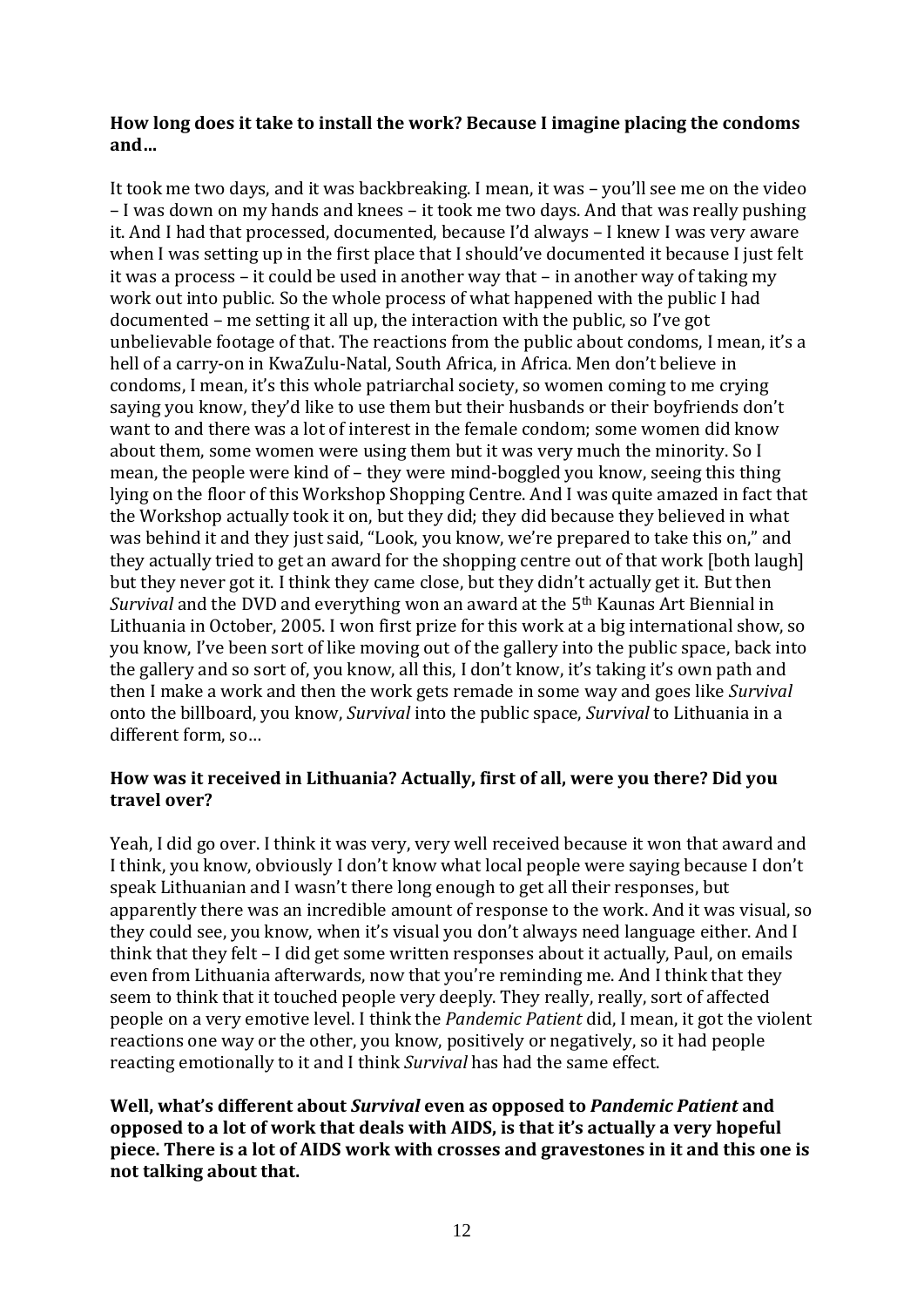Well, no it's - what can we do? What can we do? I mean, it's like condom code: what can we do to actually protect ourselves? What can we do? There's so much we can do and yes, we can survive this thing you know, we can find ways to help ourselves to get through this whole devastating pandemic.

#### **And was there any evidence from the responses that you got that people did walk away from that feeling a bit more empowered and a bit more hopeful?**

Oh yeah, definitely. There was many responses from, you know, people standing sort of with their fingers or faces sort of trying to read, walking up and down and trying to read the work and "Oh yeah," now they sort of got it, you can see them chatting, sometimes giggling, sometimes you know, people standing and saying, "Oh God, what's this?" Many different responses but definitely, yeah, it seemed to have a – I would say generally it was more positive than anything else in fact.

#### **I'm just imagining standing up close to the work – it would be quite difficult to decipher what was being spelt until possibly you stand a little bit further back; or you might really have to look hard at it before the word becomes apparent.**

Yeah, you've got to walk along – if you just walk along it then the word becomes – is very apparent. You can sort of see the letters but you have to walk along it or stand – really take it in to get that, 'cause close up you're seeing the details.

#### **So even as a person does that, if it takes them 40 seconds to work out what it is, there's a bit of a euphoria once, "Oh, I can see it!" There's an inspiration there.**

Yeah, you could see that, definitely was. You could see the faces, you know, and sort of…

#### **And if you tie that back, then, to the emotion that they're feeling when they've worked it out to the hopeful message – I'm just saying it sort of exacerbates that sense of hopefulness and joy about the work rather than it's, yeah, the negative component.**

Yeah, I agree with you.

### **What about** *The Washing Line* **piece, was I think a part of…?**

I think *The Washing Line* piece is again a challenging work. I think it challenges, because it's not about protection.

### **Can you explain what it consisted of first?**

Or perhaps it's about protection but in a different sense. It is about protection but in a different way. *The Washing Line*, as I'd set it up at the Workshop Shopping Centre – again, we set it up outside of the Workshop, this time in an area where it was really hitting a different public because this time it was street kids, it was prostitutes, it was school-goers, it was students, it was housewives, it was gogos (that's the word for granny in Zulu); it was all people but it was mainly young people…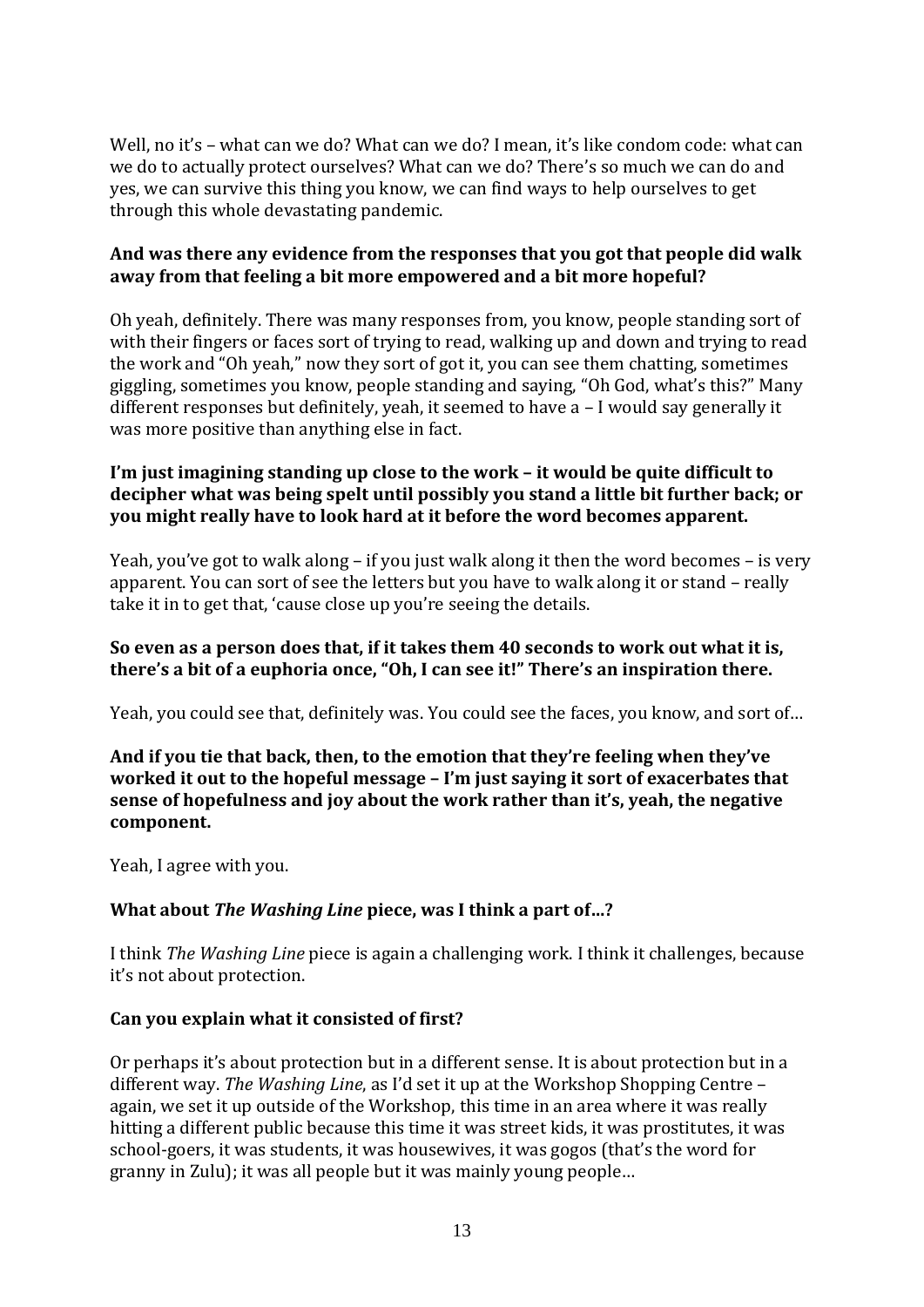#### **Because you've got the bus station and the mini-buses going in and out from outside the Centre.**

Yeah, this was really down to the nitty-gritty now. We set it up inside on one day but we didn't stay inside. It was comfortable inside but it wasn't where it was really – it really affected people on the outside. And we also worked in the amphitheatre outside, which is like a stage where people have live performances and we had a kind of a live performance there on the last session. It was the 26th of April. Again I managed to bring in a whole lot of organizations to be part of it, acting out roles. There was Wentworth Organization of Women who deal with women abuse and everything kind of relating to women really, and there was Oby Obyerodhyambo, I can't even pronounce his name, from Kenya, who's a theatre animator. There were Men as Partners who basically came on board at the last minute because I only heard about them the day before. One of them became the MC for the whole thing. I managed to get eThekwini Municipality – we managed to get them involved. They brought the music system so there was live music sort of pounding on and off throughout the thing and they were excellent; it was completely improvised and they just seemed to know exactly when to put the music on and what the right music was and everything and there was…

#### **So by doing that, and collaborating with all those different people, you're losing a fair bit of control over the space and the work; were you comfortable enough with that, or…?**

Yes, I was. I just had to let it go. It was scary. It was very scary in a way because I suppose I wasn't comfortable. I'd put such an effort into linking with all these people and, I mean, I couldn't tell them what they were going to do, I just had to say, "Look, this is what I've got and this is, you know, the kind of ideas around it and do you think you could come in?" There was no time; everything happened so quickly, there was no time for me to say, "Look, do that," or, "You're going to have to do that better because I don't like that," or, you know, I just had to take what they gave me. And I remember at one point, I mean it was like, "Oh God, is somebody going to arrive and how is this going to be?" And then I thought, "Fiona, girl, you've got no control today, you just do what you can do and help out where you see it and you've just got to let it go." And I just gave in to the whole process of it. And actually [laughs] I mean in some ways it actually worked brilliantly and in some ways it didn't – it could've been better 'cause it wasn't always as focussed as I would've liked around the gender issue but in some ways it worked absolutely brilliantly and there were things that happened that were way beyond my wildest imaginings.

#### **Like what?**

Well, you'll see on the DVD footage. There were people from the public who came and stood up on the stage area and were like orators to the whole public talking about HIV/AIDS and what people should do – I mean it was unbelievable. I was riveted at times. There was a huge crowd of people, I mean it was thousands of people just standing around watching. [Pause] There were just things where the public participated or where the MC would reach out to the public in a completely unrehearsed manner and bring people in and it was just actually mind-boggling.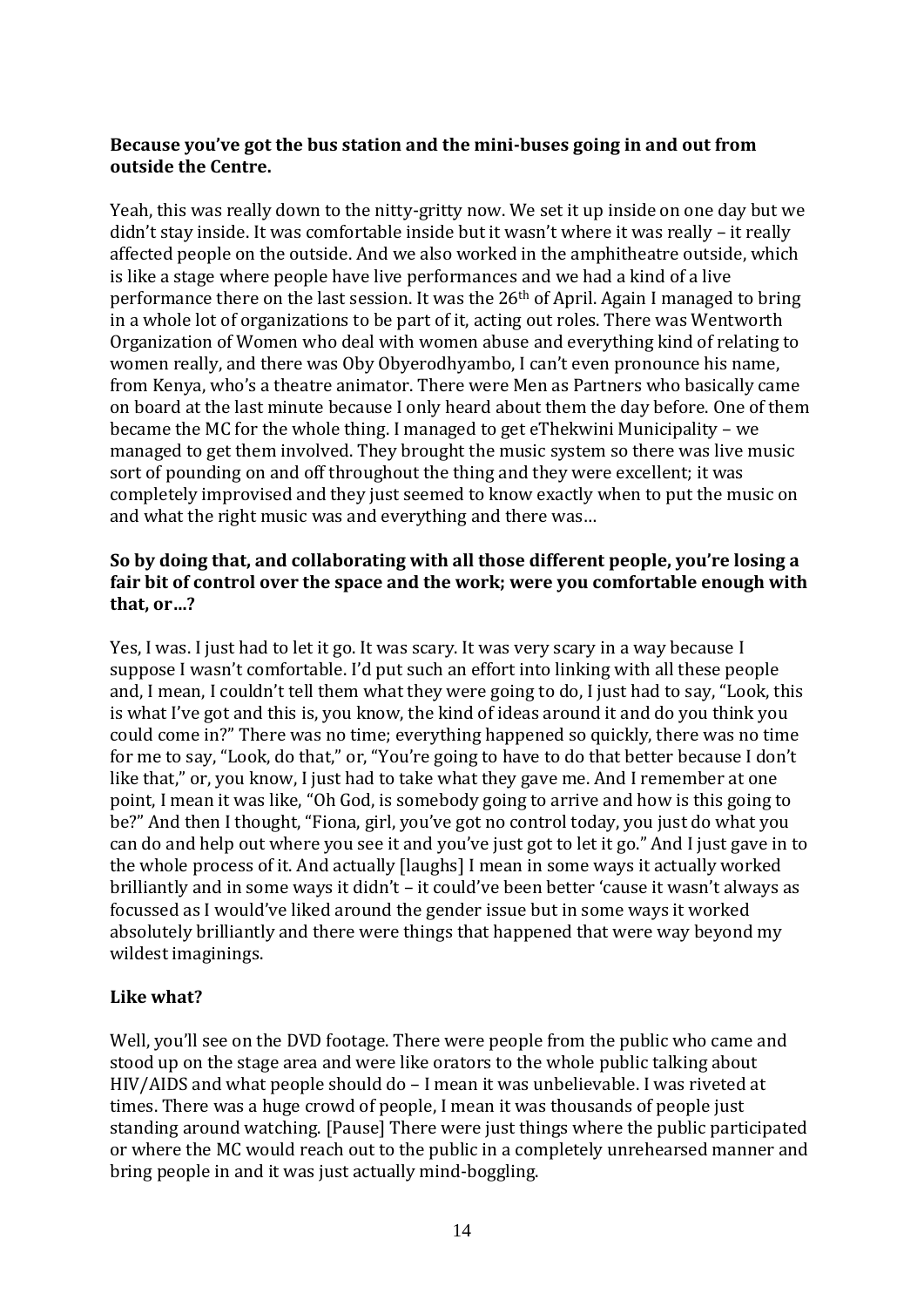#### **Now, Men Without…**

Men as Partners.

**Men as Partners, they're sort of a men's support group aren't they, where they start trying to think about how can men be role models and take more responsibility in bringing up kids and more responsibility within relationships and things like that, aren't they?**

Exactly, all around HIV/AIDS.



Fiona Kirkwood, *The Washing Line*, Workshop Shopping Centre, Durban, 2006.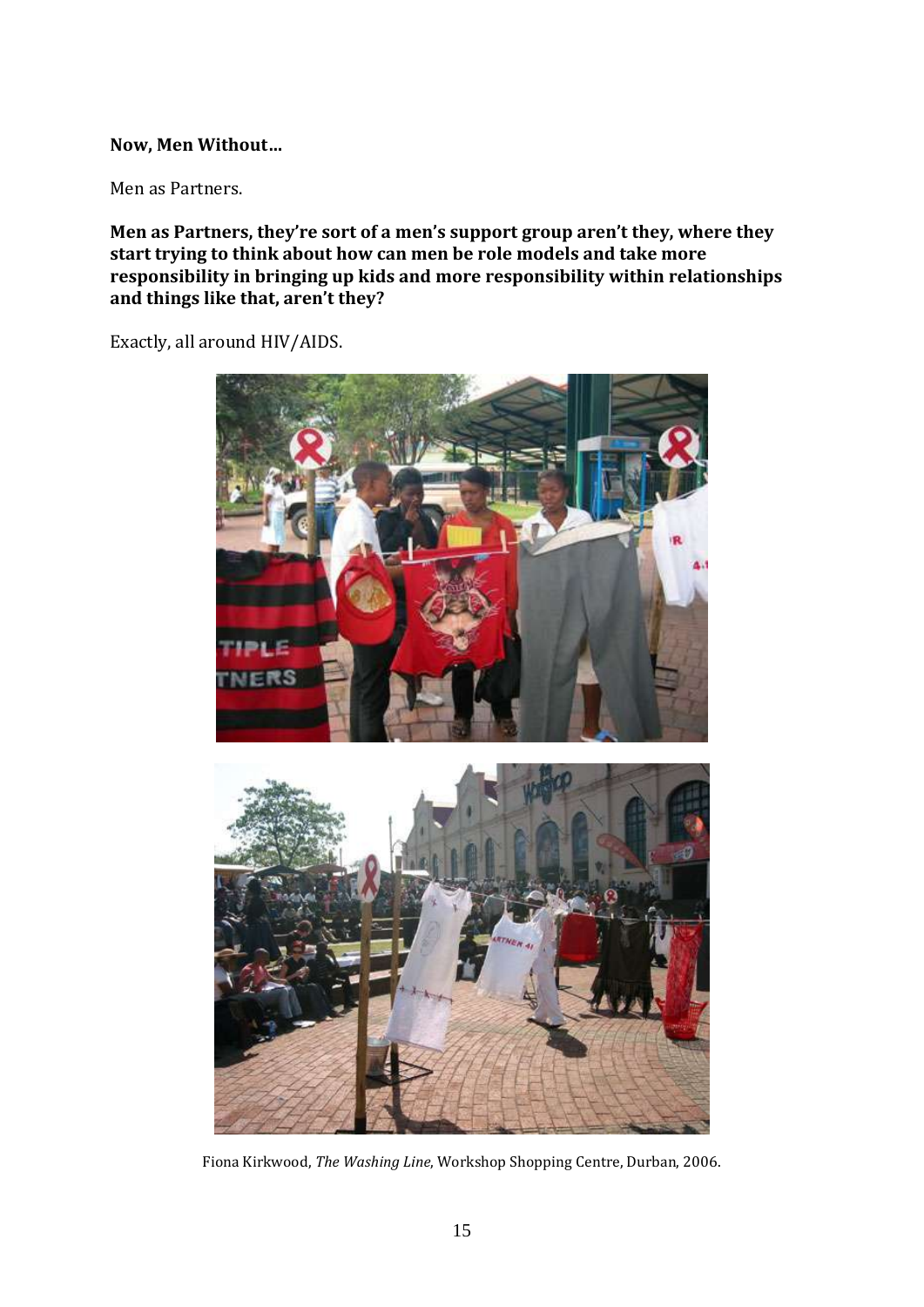#### **And what did your particular installation consist of and what was the idea behind it? You said something about…**

I think it actually came into my head sitting in this room because I had to decide very early, I mean, I knew there was this situation – again it was 'Tangencya 2' – I knew I was going to be involved in that again and I thought, "What the heck am I going to do this time?" And I thought, "I've got hardly any time to decide on anything." And through discussions with people here, in reading and so on, researching, it became quite clear that the thing that I wanted to deal with was really behaviour, people's behaviour and to let people look at their behaviour, because, you know, if they're not wanting to use condoms or if that message is not getting through, there has to be something else, some other way of accessing their mentality. And so it really became clear that gender issues were the big problem, that gender equality was a major factor. And it was just to try and touch in some way – even if I just accessed a few people, as is probably what I always would do anyway – and make them think and make them change their behaviour, maybe it would be worthwhile. So that was really my intention: to make people look at their behaviour and to look at the issue of patriarchy in Africa and South Africa; this thing of men and male domination and men having the right to tell women what they can and cannot do. I mean, I'm not particularly a women's liberationist, but I'm a free spirit and you know, I don't believe in – I believe that anything's possible and it shouldn't just be people dominating each other. And so that's really where it started and I felt, "Well, how am I going to do this? How am I going to access people?" And I thought, "I've got to do something that's really grounded," and I kept thinking about *Survival* and I thought, "That message got through so quickly; how am I going to do something?" And I thought, "It doesn't matter even if the message doesn't go through in that same way, as long as they get it in some form. It doesn't have to come through in the same manner." And so what then happened – I think I was sitting in this room, and I don't know how it was, but I started thinking about clothing and I thought, "Clothing, clothing, people all wear clothing, we all wear clothing." And then I don't know, and my mind jumped to washing, washing clothes, cleansing, getting things out and then I just thought, "It's the washing line!" And it was like *Survival* again, I didn't need anybody suggesting anything, I just thought, "This is it!" And I sent a letter off immediately, I mean it was some ramshackle letter, absolutely gibberish, to this organisation that was involved with 'Tangencya 2' and I said, "This is what I want to do," and I set it out and at that point my ideas were very loose and a bit sort of combobulated, but I knew that that was the essence of it, that I was going to work with clothing; it was going to be items of clothing that people would identify with: trousers, skirts, short skirts, little babies clothes, pregnant women's dresses. So people from different aspects of society – in our society – that you know, people here on the grass-roots would relate to, those kind of clothes. So then I went looking for second-hand clothes and there was a whole debate over whether I should then look at clothes that people had worn who had died of HIV/AIDS, somebody brought that up, and I thought about it for a day and then I thought about asking my maid's son because he's HIV positive and I thought, "No, Fiona, you can't do that." So that became completely out of the question and I thought, "No, it's got to be certain type of clothes and if it's got any connection with HIV/AIDS, well, I won't know it because I don't know who these people are."

And so that's what I did. I worked with second-hand clothes so then went around second-hand clothing shops downtown Durban, outside Durban and picked out some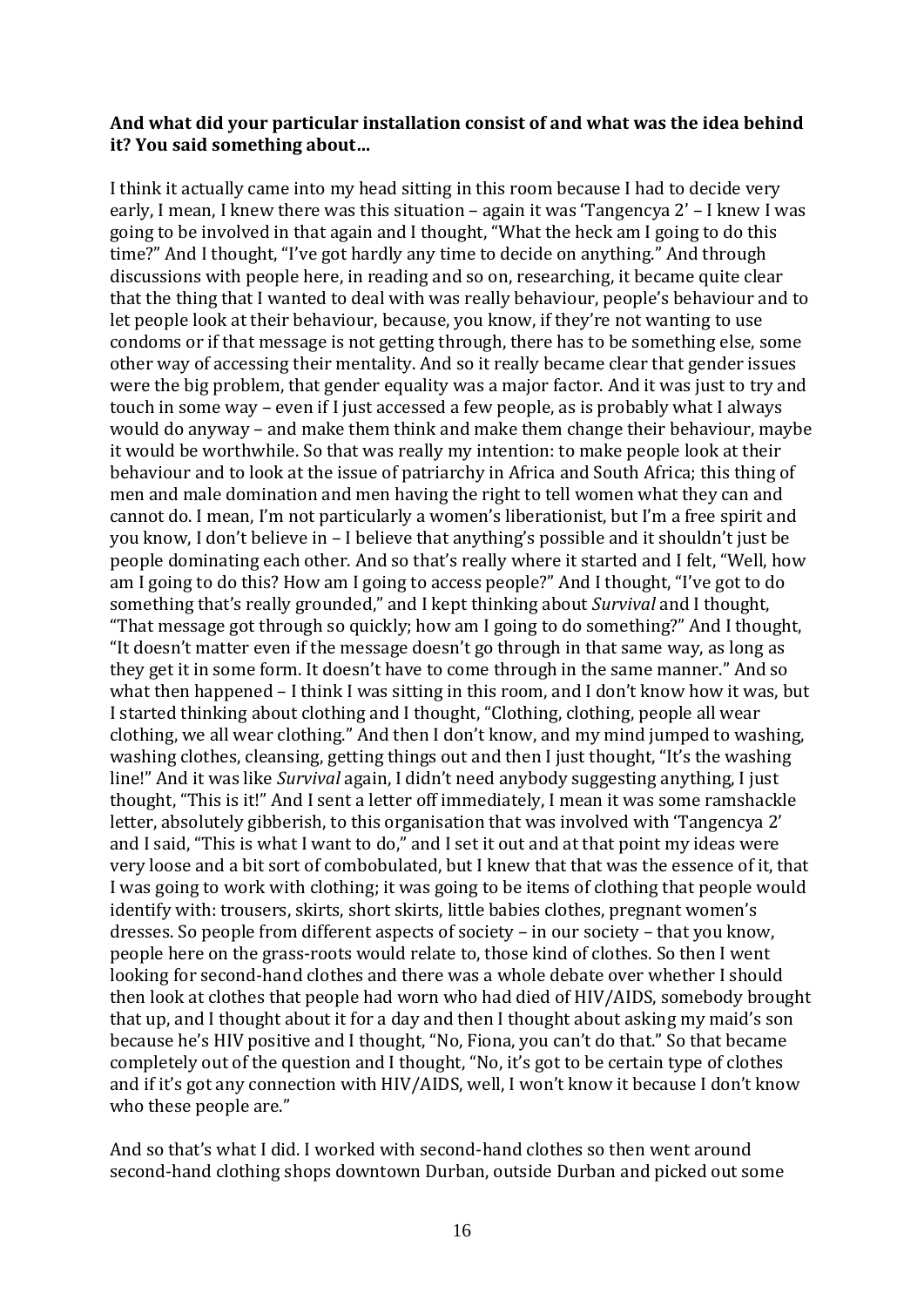things and put those together. I managed to get some students to help me and they were fantastic – four Fine Arts students from DUT. Basically I'd worked out all the ideas but they helped me with it, just technically, helping to write some things onto clothes or stencilling things, messages, and we had long discussions about it. I think they grew and learnt because they became part of the whole process. Some of them were very interested in the whole area and I think for them it was a great experience. It was wonderful for me having them because I could bat the ideas about or just say, "Well, this is really bad," and you know, "That poor person," and whatever was happening at the Workshop, they were there to help me facilitate it. So that's really how *The Washing Line* came about.

There were two washing lines, one for male clothing from child to adult, and one for female clothing, child to adult. And the whole idea was that people would interact around those clothes; that there would be interaction by facilitators that I had; I had a Zulu speaking woman – I was supposed to have a Zulu speaking guy who was used to working at grass-roots level around HIV/AIDS and he ended up in a car accident so he couldn't help but she was able to do it. She was fantastic and she worked with the people roundabout speaking Zulu and drew the crowds in and you know, the people were asking, "What does this mean? Oh yeah, abused, yeah, people think, you know, because you wear a short skirt here you deserve to be abused," and – because I had this little mini skirt, this black, hot, little number with a little sign saying 'abused' on it and you know, people – once they got one thing, then "Shhh," they were like right through. "Oh yeah, that's a babies panties, yeah, you know, they're raping kids, they're only like six months old and they're raping them and they're raping them because they think if they rape them they're going to clear themselves of HIV, and then they won't have it anymore or, you know, they just abuse us and rape us." I mean, there was so much discussion happening around that work. And men coming in and saying, well, you know, "If women wear those short skirts, you know, it's just a piece of meat, men think it's a piece of meat and they're going to chase this piece of meat," and there were horrific things coming up. And then this whole Jacob Zuma trial, this was all going on at the same time, this whole thing about Jacob Zuma and you know, how he raped this HIV positive woman who was a friend of the family and didn't have a condom and I mean, that was full on in the press and so that fell right in. So I had this jacket that said 'Vote for Me ABC' on it with a condom sticking out the pocket and people were going up and going, sort of, "Jacob Zuma." So I suppose in a way, the work was challenging and confrontational. It was designed to make people talk and think and interact around it and go off thinking, well, you know, "Ok, if we're going to have multiple partners, then we've got to have protective sex otherwise we're going to infect each other," you know. I mean, that's a huge issue in Africa.

#### **And so you've got these educators around the work as well – was it just a matter of the audience coming in and walking up and down the clotheslines and then these people sort of coming and whispering in their ear or tapping them on the shoulder or was there more scheduled set times where…?**

No, I think people would sort of say – would probably be standing there saying, "I wonder what this is?" or "Oh yeah, this is about HIV/AIDS but it's a washing line." No, there were kind of people all the time, facilitators around all the time so it wasn't really scheduled, especially when we were at the back of the – we were at the back facing Gugu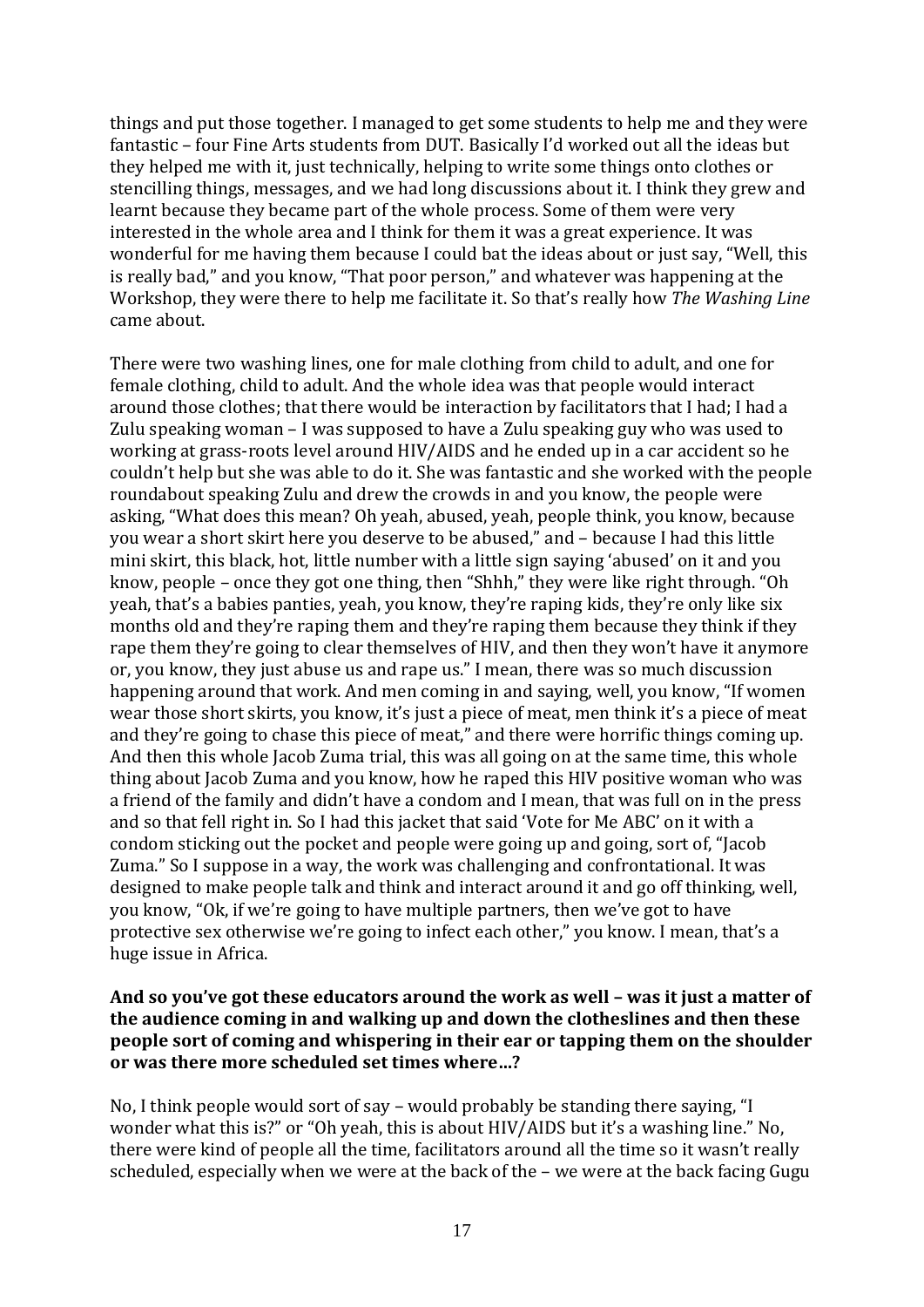Dlamini Park so we had this huge HIV/AIDS ribbon – you'll see it in the video – behind us, it was framing us all the time. And around the washing line I had poles with heads on them – they almost had a figurative element about them – and on the heads were AIDS ribbons and also the sign, kind of the universal sign for male/female you know, almost like toilet signs in a way so that people would connect this thing, HIV/AIDS, male/female clothes, so there'd be this way of linking together. So people immediately got the AIDS connection and then it was, "Ok, it's HIV/AIDS clothes. Oh yeah, multiple partners. Oh yeah, you know, yeah." I mean, African men, even the women, are having many partners and you know, they don't know if that one's positive or that one's negative or they haven't been tested and we had people coming up asking us about testing and where could they go to get testing and that they were worried that they were positive and so all sorts of stuff was fused around this washing line. The washing line's really was a place where – it's a woman's place, it's a place where women sort of stand around talking as they're hanging up the washing. But in this eventuality we had males and females standing around the washing line. I mean we even met a prostitute one day who said she was going to go and bring her girls and I don't know if she did bring her girls but she certainly came back a few times and she was in a hell of a jam. And then we got the public interacting. I had this idea that we'd have a public washing line so we made little pieces of paper clothing and we then got pens and we got the public writing their responses to the work on their own washing line so there were these other washing lines, public washing lines, that got strung up.

### **And they did that? That sort of idea worked?**

Oh yeah.

### **What sort of things did they write?**

Oh God! I've got some and you can see them. Yeah, I've got some amazing stuff.



Fiona Kirkwood, *The Washing Line* [detail showing audience responses], Durban, 2006.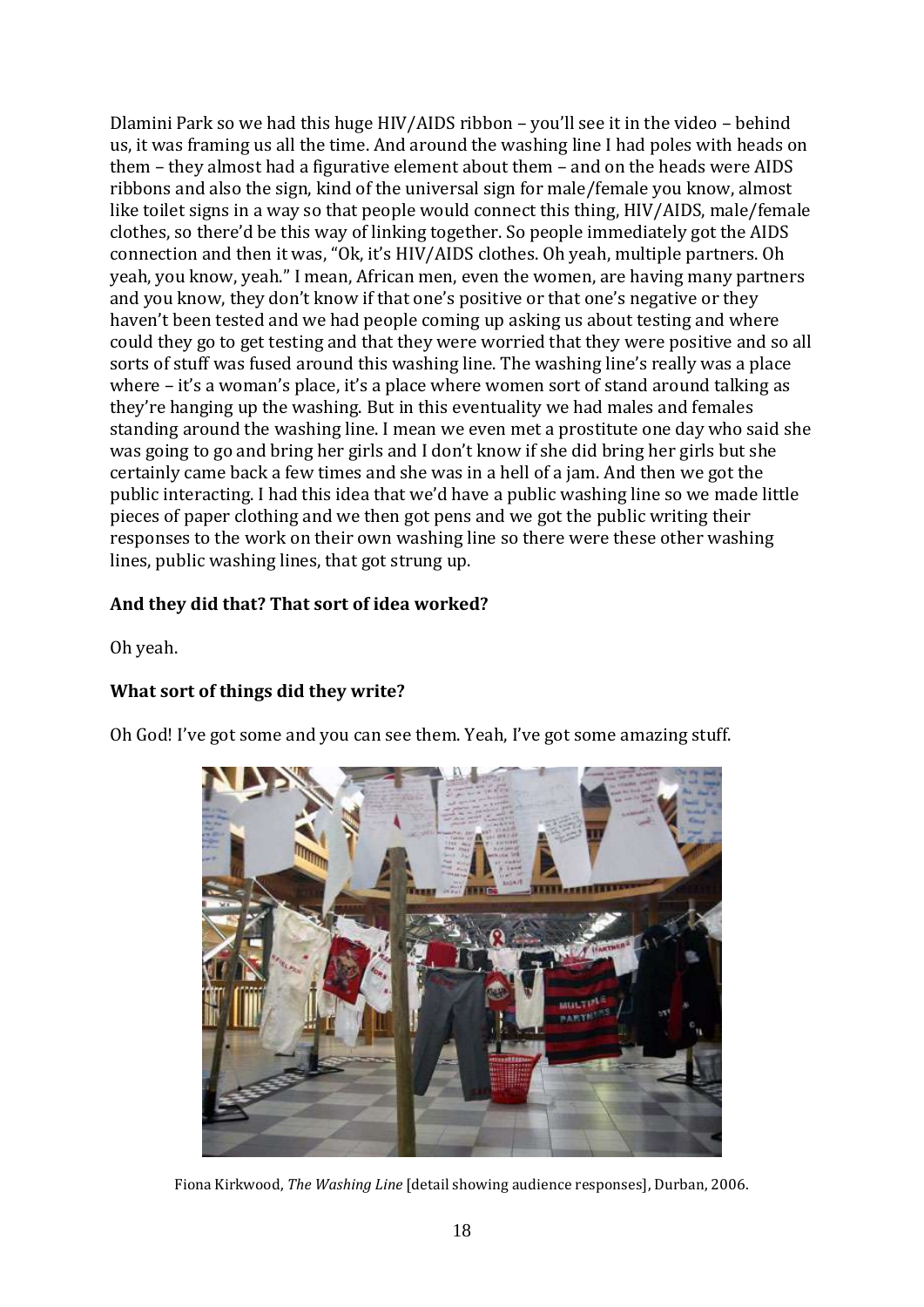Like you said, the washing line is the woman's space, it's a woman's activity, men, **African men possibly would already feel uncomfortable in that domain, never mind the fact that they're starting – they must feel a bit under siege because – they must've felt some of this anger that you have and frustration you have was coming through the work and…**

I think it was probably more subtle because there were a lot of different clothes and the words weren't very specific, so you know, it just said multiple partners and you might be walking at a distance and saw multiple partners – you wouldn't necessarily have picked up – I think, and because the Workshop is an area where clothes are being sold around the outside of it anyway it wouldn't necessarily alienate people because clothes are something you're used to looking at there anyway, especially in the stalls around the outside of it. So I don't know that it necessarily alienated people. The evidence wasn't that because there were certainly a hell of a lot of people passing by and interacting around it, men and women, and then at the amphitheatre that day, I mean, it was supercharged, well, you'll see in the DVD, with men and women – it certainly never was just women.

#### **Because that is one of the difficulties of AIDS-related work and particularly stuff which has a message to it; first of all, as soon as people see that it's an AIDS work they can turn off and as soon as men in particular see that it's an AIDS work that's directing implicit criticism at them they'll turn off or they'll react to it.**

Well I think initially – and I think it's a good point – when I was thinking initially of working onto the clothes I was going to do it in a much more direct way like writing words like 'rape' and then I decided not to do that. I decided that it had to be a little bit more subversive and a little bit more subtle so that people wouldn't be switched off because my fear was if I did it the other way there would be [a disconnect]. So I had to – I sort of softened it down so that the male gaze was more comfortable.

### **With all of the works that we've talked about, how important is it that the work is aesthetically pleasing? I mean, are you interested in the form and that it possibly looks beautiful or that it looks like it's an art piece rather than, you know, something else? I mean, are you interested in the form as well?**

I think I have to be. I mean I'm a visual artist and that's my essence and so you know, the visual is very important but I think that the work I constructed at the [pause] you know, this last piece, *The Washing Line*, I mean, if it had been for the gallery I would've put an awful lot of attention to detail into it and I think it would've come out a different way and in fact I've actually done a reconstruction of *The Washing Line* which is now going to be going round the country to different museums. So I've made a new installation of *The Washing Line* which I don't even have images yet because I haven't even seen it myself yet, it's gone off in bits and pieces to a museum, to the Durban Art Gallery or to the Tatham Art Gallery and then it's going to be shown there in September – I think the exhibition opens on the 7<sup>th</sup> of September and then it's going to travel around the country as part of a big group exhibition. So now I've done another work which is a gallery piece which is much more refined and the work – I've got the baby and you know, the pregnant woman's dress, it's now being hand embroidered so it's much more refined and much more an art piece and I've got very big images, photographic images, which